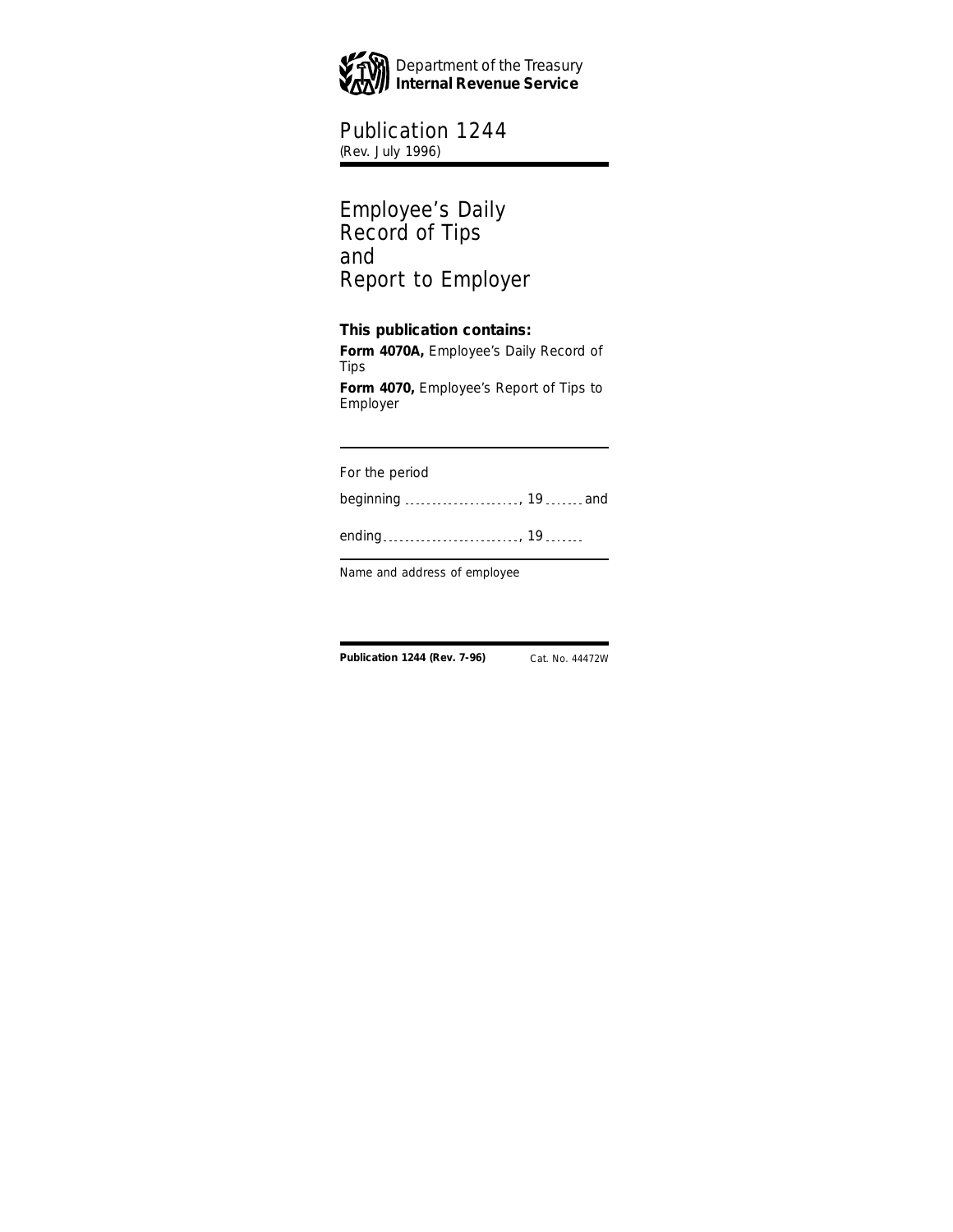#### **Instructions**

You must keep sufficient proof to show the amount of your tip income for the year. A daily record of your tip income is considered sufficient proof. Keep a daily record for each workday showing the amount of cash and credit card tips received directly from customers or other employees. Also keep a record of the amount of tips, if any, you paid to other employees through tip sharing, tip pooling or other arrangements, and the names of employees to whom you paid tips. Show the date that each entry is made. This date should be on or near the date you received the tip income. You may use **Form 4070A**, Employee's Daily Record of Tips, or any other daily record to record your tips.

**Reporting Tips to Your Employer.—**If you receive tips that total \$20 or more for any month while working for one employer, you must report the tips to your employer. Tips include cash left by customers, tips customers add to credit card charges, and tips you receive from other employees. You must report your tips for any one month by the 10th day of the next month. If the 10th day falls on a Saturday, Sunday, or legal holiday, you may give the report to your employer on the next business day that is not a Saturday, Sunday, or legal holiday.

You must report tips that total \$20 or more every month regardless of your total wages and tips for the year. You may use **Form 4070**, Employee's Report of Tips to Employer, to report your tips to your employer. See the instructions on the back of Form 4070.

You must include all tips, including tips not reported to your employer, as wages on your income tax return. You may use the last page of this publication to total your tips for the year.

Your employer must withhold income, social security, and Medicare (or railroad retirement) taxes on tips you report. Your employer usually deducts the withholding due on tips from your regular wages.

*(continued on inside of back cover)*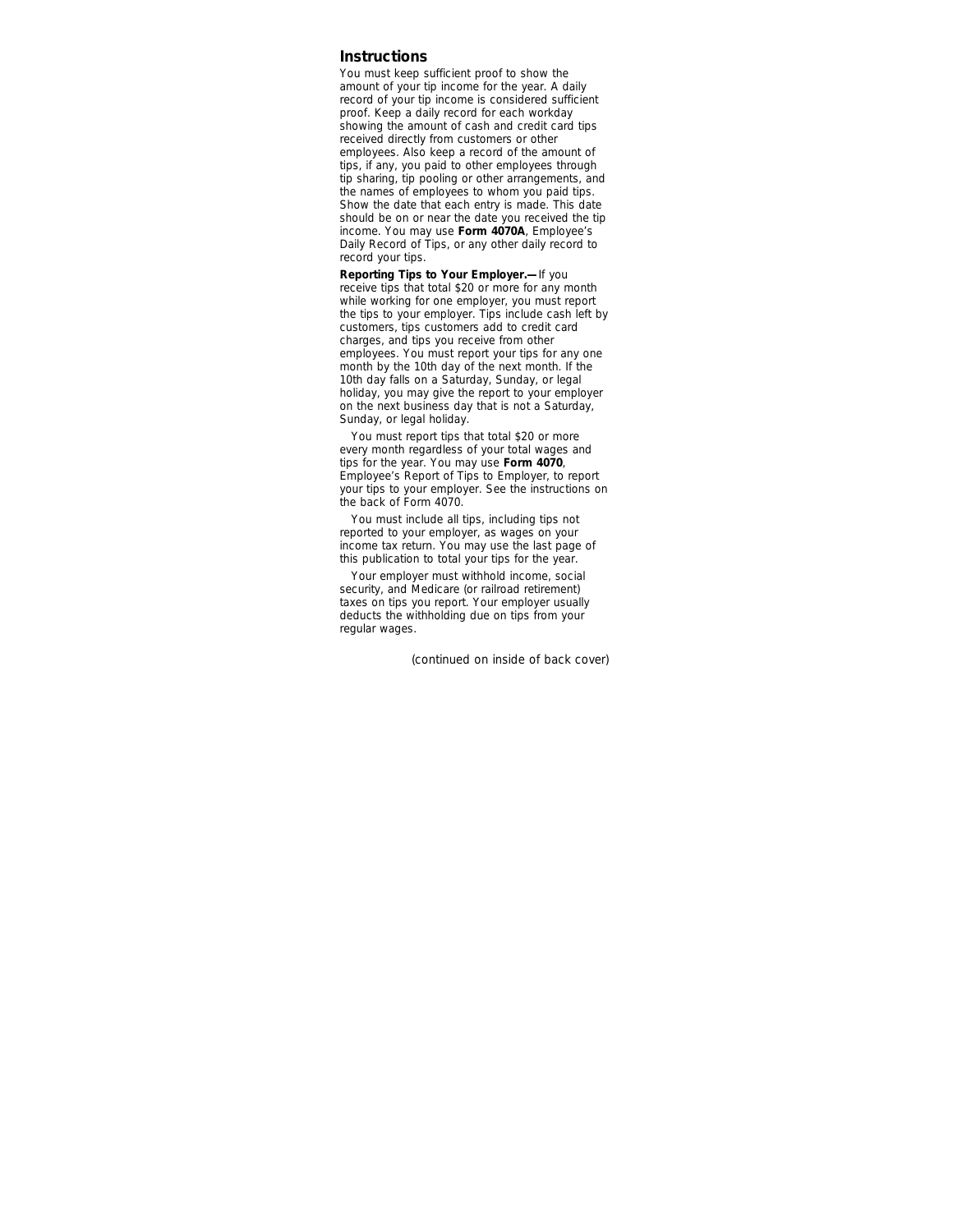### Employee's Daily Record of Tips

Rev. July 1996)<br> **This is a voluntary form provided for your convenience.**<br>
See instructions for records you must keep.

|                        |                     | <b>ILICITIOL IVEVELIUE JELVILE</b> |                                                                    |                                        |                                        |                                                |
|------------------------|---------------------|------------------------------------|--------------------------------------------------------------------|----------------------------------------|----------------------------------------|------------------------------------------------|
|                        |                     | Employee's name and address        |                                                                    |                                        | Employer's name                        | Month and year                                 |
|                        |                     |                                    |                                                                    |                                        | Establishment name (if different)      |                                                |
| Date<br>tips<br>rec'd. | Date<br>of<br>entry |                                    | a. Tips received<br>directly from customers<br>and other employees | <b>b.</b> Credit card tips<br>received | c. Tips paid out to<br>other employees | d. Names of employees to whom you<br>paid tips |
|                        |                     |                                    |                                                                    |                                        |                                        |                                                |
| 2                      |                     |                                    |                                                                    |                                        |                                        |                                                |
| 3                      |                     |                                    |                                                                    |                                        |                                        |                                                |
| 4                      |                     |                                    |                                                                    |                                        |                                        |                                                |
| 5                      |                     |                                    |                                                                    |                                        |                                        |                                                |
| <b>Subtotals</b>       |                     |                                    |                                                                    |                                        |                                        |                                                |

**For Paperwork Reduction Act Notice, see Instructions on the back of Form 4070.**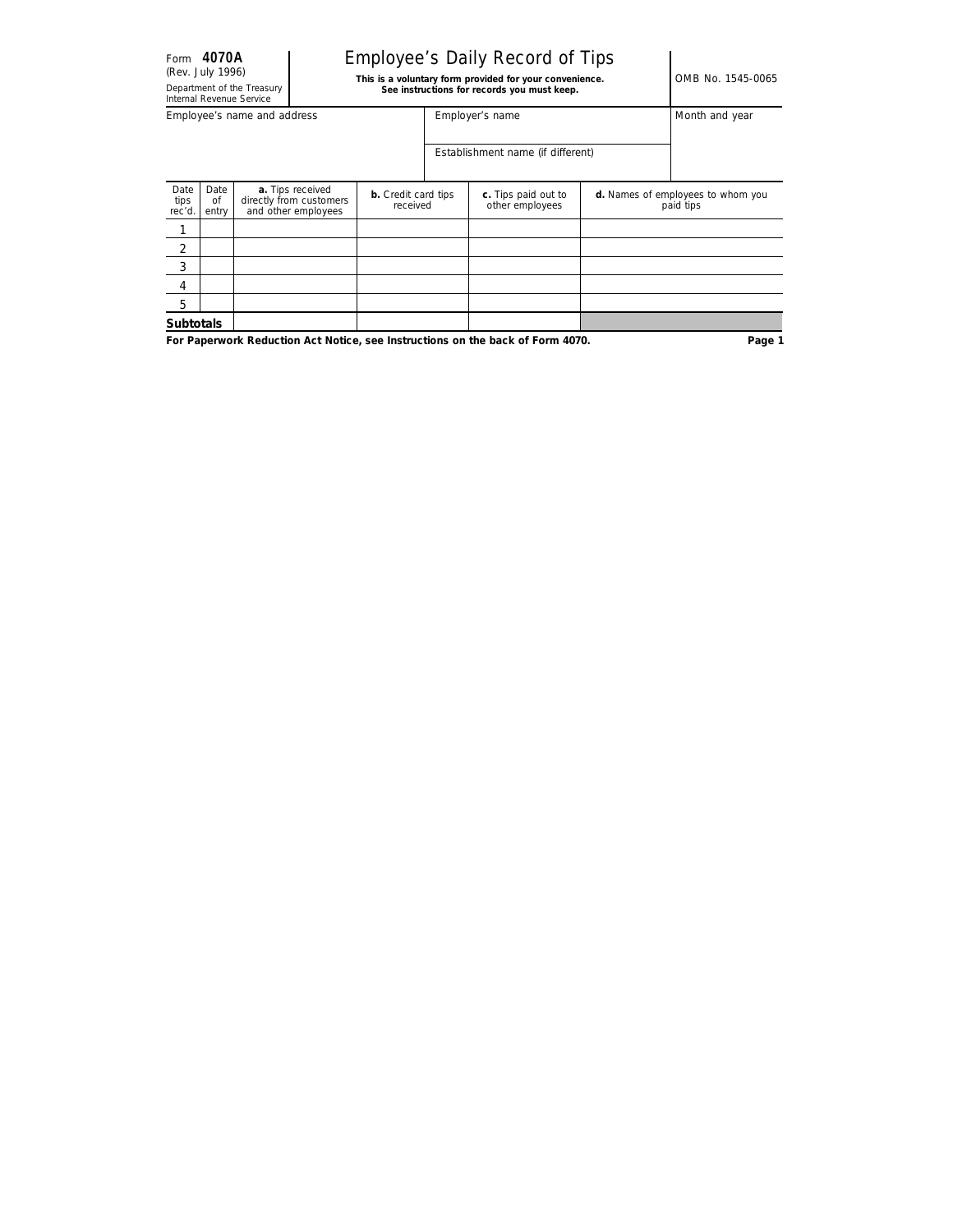| Date<br>tips<br>rec'd. | Date<br>of<br>entry | a. Tips received<br>directly from customers<br>and other employees | <b>b.</b> Credit card tips<br>received | c. Tips paid out to<br>other employees | d. Names of employees to whom you<br>paid tips |
|------------------------|---------------------|--------------------------------------------------------------------|----------------------------------------|----------------------------------------|------------------------------------------------|
| 6                      |                     |                                                                    |                                        |                                        |                                                |
| $\overline{7}$         |                     |                                                                    |                                        |                                        |                                                |
| 8                      |                     |                                                                    |                                        |                                        |                                                |
| 9                      |                     |                                                                    |                                        |                                        |                                                |
| 10                     |                     |                                                                    |                                        |                                        |                                                |
| 11                     |                     |                                                                    |                                        |                                        |                                                |
| 12                     |                     |                                                                    |                                        |                                        |                                                |
| 13                     |                     |                                                                    |                                        |                                        |                                                |
| 14                     |                     |                                                                    |                                        |                                        |                                                |
| 15                     |                     |                                                                    |                                        |                                        |                                                |
| <b>Subtotals</b>       |                     |                                                                    |                                        |                                        |                                                |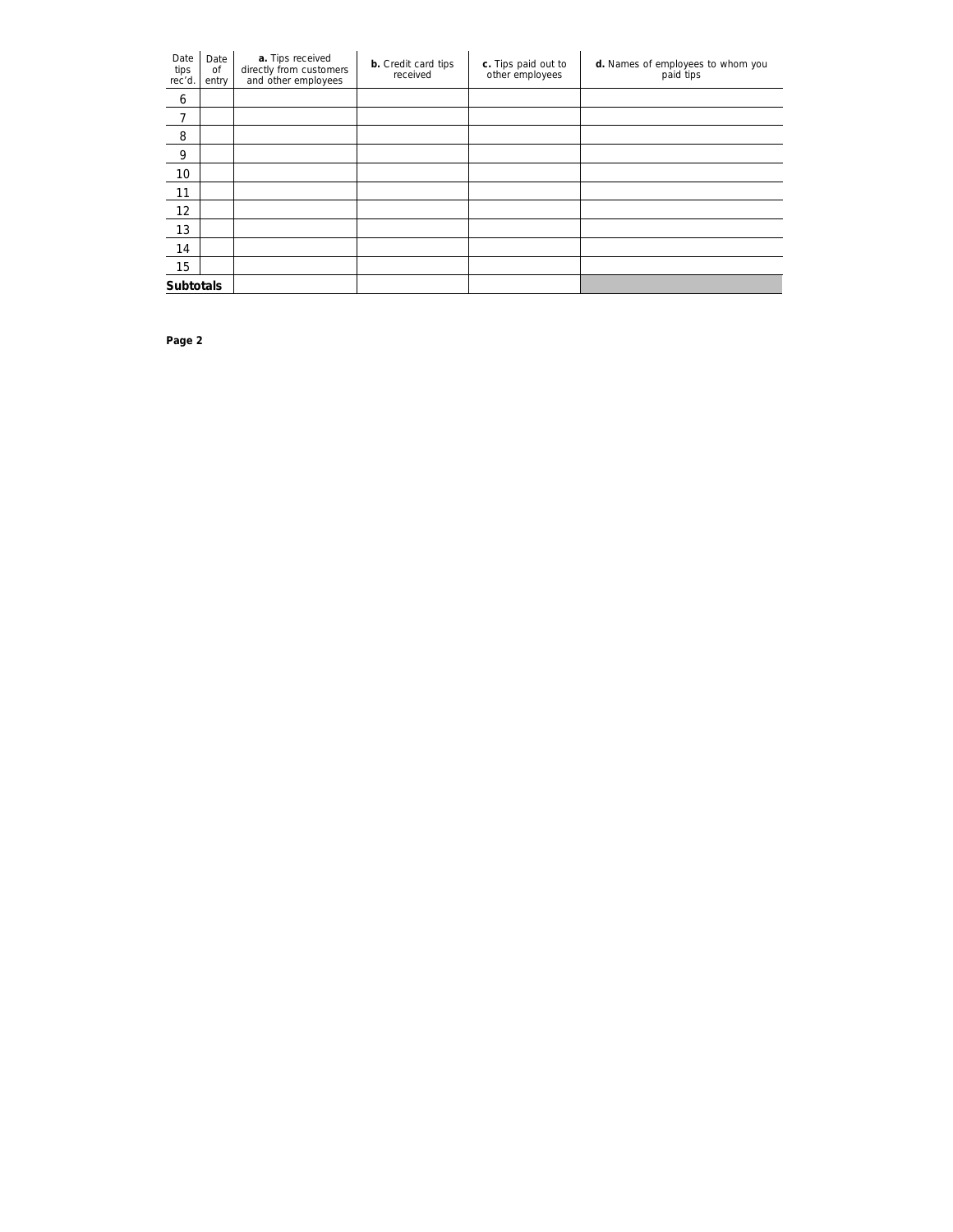| Date<br>tips<br>rec'd. | Date<br>of<br>entry | a. Tips received<br>directly from customers<br>and other employees | <b>b.</b> Credit card tips<br>received | c. Tips paid out to<br>other employees | d. Names of employees to whom you<br>paid tips |
|------------------------|---------------------|--------------------------------------------------------------------|----------------------------------------|----------------------------------------|------------------------------------------------|
| 16                     |                     |                                                                    |                                        |                                        |                                                |
| 17                     |                     |                                                                    |                                        |                                        |                                                |
| 18                     |                     |                                                                    |                                        |                                        |                                                |
| 19                     |                     |                                                                    |                                        |                                        |                                                |
| 20                     |                     |                                                                    |                                        |                                        |                                                |
| 21                     |                     |                                                                    |                                        |                                        |                                                |
| 22                     |                     |                                                                    |                                        |                                        |                                                |
| 23                     |                     |                                                                    |                                        |                                        |                                                |
| 24                     |                     |                                                                    |                                        |                                        |                                                |
| 25                     |                     |                                                                    |                                        |                                        |                                                |
| <b>Subtotals</b>       |                     |                                                                    |                                        |                                        |                                                |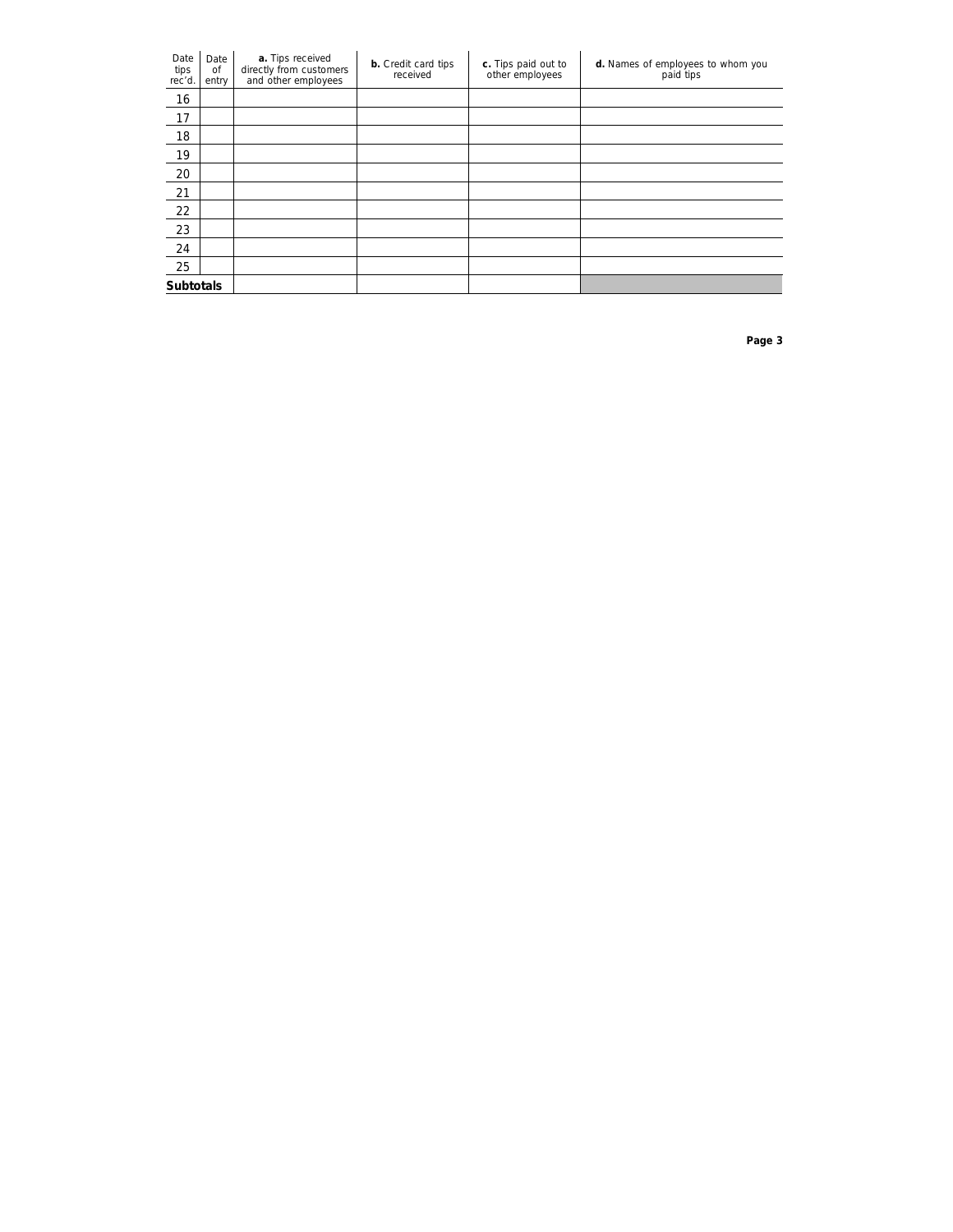| Date<br>tips<br>rec'd.                             | Date<br>of<br>entry | a. Tips received<br>directly from customers<br>and other employees | <b>b.</b> Credit card tips<br>received | c. Tips paid out to<br>other employees | d. Names of employees to whom you<br>paid tips |
|----------------------------------------------------|---------------------|--------------------------------------------------------------------|----------------------------------------|----------------------------------------|------------------------------------------------|
| 26                                                 |                     |                                                                    |                                        |                                        |                                                |
| 27                                                 |                     |                                                                    |                                        |                                        |                                                |
| 28                                                 |                     |                                                                    |                                        |                                        |                                                |
| 29                                                 |                     |                                                                    |                                        |                                        |                                                |
| 30                                                 |                     |                                                                    |                                        |                                        |                                                |
| 31                                                 |                     |                                                                    |                                        |                                        |                                                |
| <b>Subtotals</b><br>from pages<br>1, $2$ , and $3$ |                     |                                                                    |                                        |                                        |                                                |
| <b>Totals</b>                                      |                     |                                                                    |                                        |                                        |                                                |

**1.** Report total cash tips (col. **a**) on Form 4070, line **1.**

**2.** Report total credit card tips (col. **b**) on Form 4070, line **2.**

**3.** Report total tips paid out (col. **c**) on Form 4070, line **3.**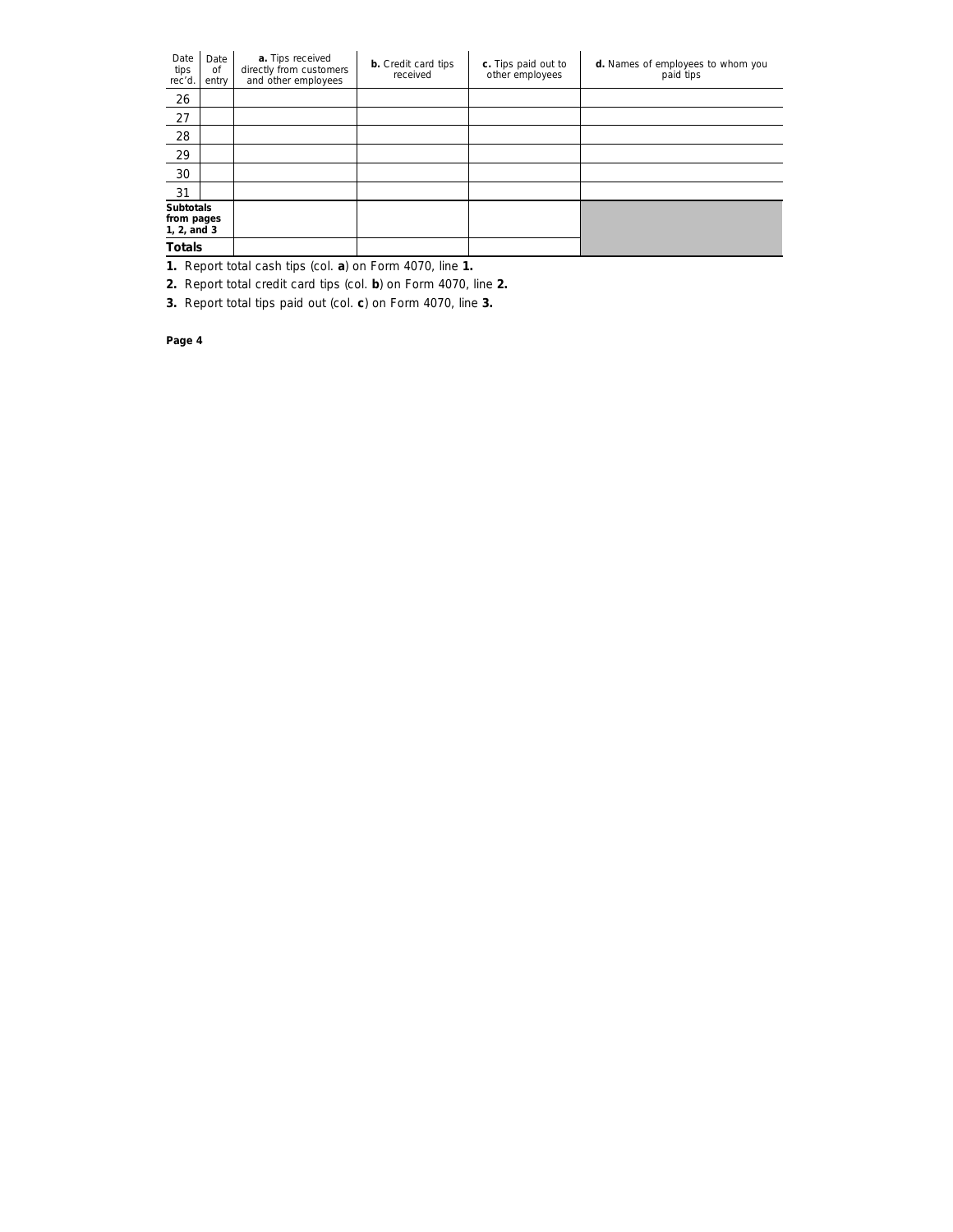### (Rev. July 1996)<br>Denatiment of the Treasury **Of Tips to Employer**  $\bigcirc$  OMB No. 1545-0065 Employee's Report © **For Paperwork Reduction Act Notice, see back of form.**

| Employee's name and address                                            |                                 | Social security number |  |
|------------------------------------------------------------------------|---------------------------------|------------------------|--|
|                                                                        |                                 |                        |  |
|                                                                        |                                 |                        |  |
| Employer's name and address (include establishment name, if different) | 1 Cash tips received            |                        |  |
|                                                                        | 2 Credit card tips received     |                        |  |
|                                                                        | 3 Tips paid out                 |                        |  |
| Month or shorter period in which tips were received                    | 4 Net tips (lines $1 + 2 - 3$ ) |                        |  |
| from<br>, 19<br>, to                                                   | , 19                            |                        |  |
| Signature                                                              | Date                            |                        |  |
|                                                                        |                                 |                        |  |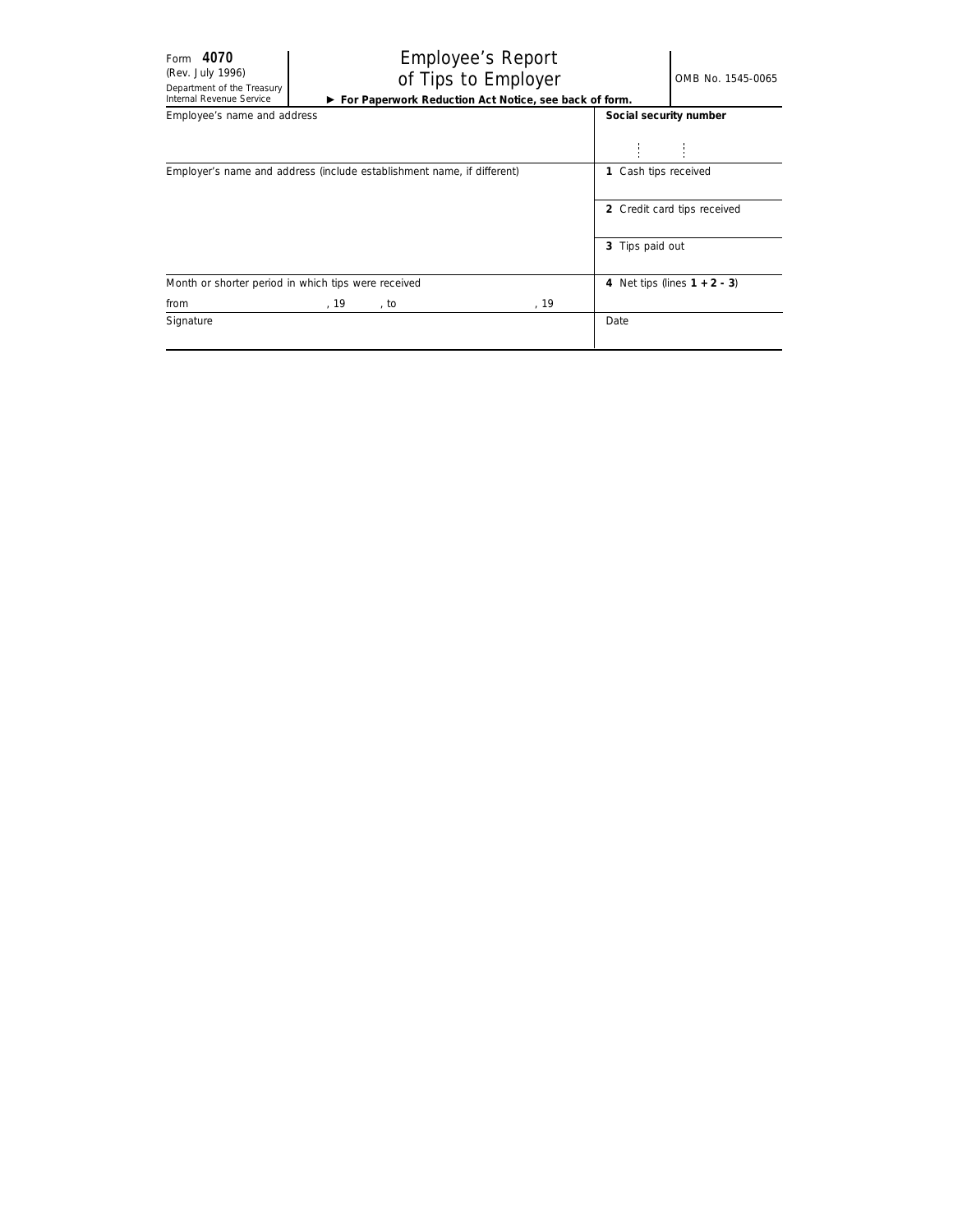**Paperwork Reduction Act Notice.—**We ask for the information on these forms to carry out the Internal Revenue laws of the United States. You are required to give us the information. We need it to ensure that you are complying with these laws and to allow us to figure and collect the right amount of tax.

You are not required to provide the information requested on a form that is subject to the Paperwork Reduction Act unless the form displays a valid OMB control number. Books or records relating to a form or its instructions must be retained as long as their contents may become material in the administration of any Internal Revenue law. Generally, tax returns and return information are confidential, as required by Code section 6103.

The time needed to complete Forms 4070 and 4070A will vary depending on individual circumstances. The estimated average times are: **Recordkeeping**—Form 4070, 7 min.; Form 4070A, 3 hr. and 23 min.; **Learning about the law**—each form, 2 min.; **Preparing** Form 4070, 13 min.; Form 4070A, 55 min.; and **Copying and providing** Form 4070, 10 min.; Form 4070A, 14 min.

If you have comments concerning the accuracy of these time estimates or suggestions for making these forms simpler, we would be happy to hear from you. You can write to the Tax Forms Committee, Western Area Distribution Center, Rancho Cordova, CA 95743-0001.

**Purpose.—**Use this form to report tips you receive to your employer. This includes cash tips, tips you receive from other employees, and credit card tips. You must report tips every month regardless of your total wages and tips for the year. However, you do not have to report tips to your employer for any month you received less than \$20 in tips while working for that employer.

Report tips by the 10th day of the month following the month that you receive them. If the 10th day is a Saturday, Sunday, or legal holiday, report tips by the next day that is not a Saturday, Sunday, or legal holiday.

See **Pub. 531**, Reporting Tip Income, for more information.

You can get additional copies of **Pub. 1244**, Employee's Daily Record of Tips and Report to Employer, which contains both Forms 4070A and 4070, by calling 1-800-TAX-FORM (1-800-829-3676).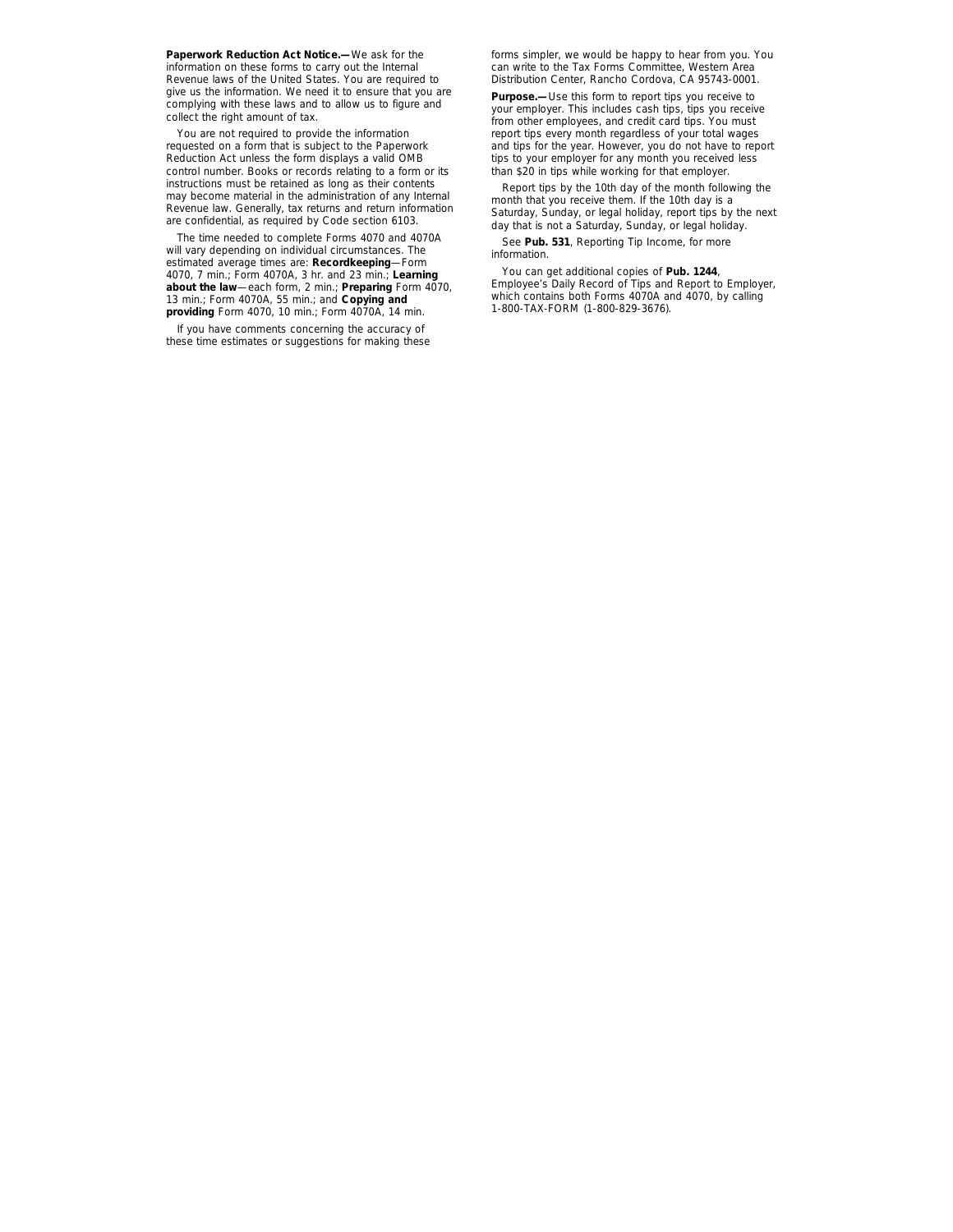#### **Instructions** *(continued)*

**Unreported Tips.—**If you received tips of \$20 or more for any month while working for one employer but did not report them to your employer, you must figure and pay social security and Medicare taxes on the unreported tips when you file your tax return. If you have unreported tips, you **must** use Form 1040 and **Form 4137,** Social Security and Medicare Tax on Unreported Tip Income, to report them. You may **not** use Form 1040A or 1040EZ. Employees subject to the Railroad Retirement Tax Act **cannot** use Form 4137 to pay railroad retirement tax on unreported tips. To get railroad retirement credit, you must report tips to your employer.

If you do not report tips to your employer as required, you may be charged a penalty of 50% of the social security and Medicare taxes (or railroad retirement tax) due on the unreported tips unless there was reasonable cause for not reporting them.

**Additional Information.—**Get **Pub. 531,** Reporting Tip Income, and Form 4137 for more information on tips. If you are an employee of certain large food or beverage establishments, see Pub. 531 for tip allocation rules.

**Recordkeeping.—**If you do not keep a daily record of tips, you must keep other reliable proof of the tip income you received. This proof includes copies of restaurant bills and credit card charges that show amounts customers added as tips.

Keep your tip income records for as long as the information on them may be needed in the administration of any Internal Revenue law.